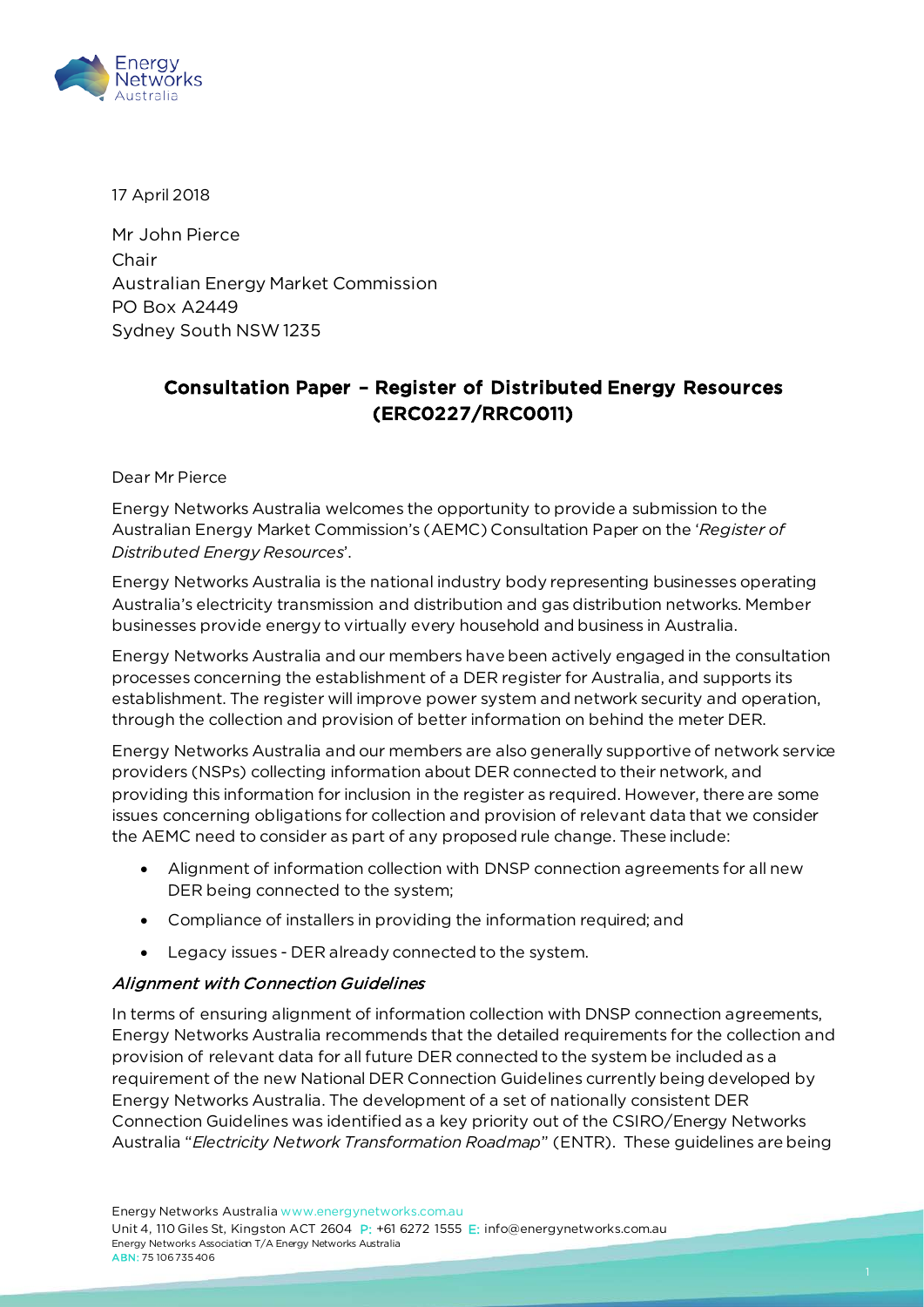developed to help streamline the technical requirements for connecting DER across NSPs and making it easier for proponents to connect (including the specification of the information to be provided by all proponents).

### Provision of Data by Installers/Owners

However, while Energy Networks Australia considers that the National Connection Guidelines will make the data collection process easier and more streamlined, it will not ensure provision of the required data by installers and/or owners of the DER. Energy Networks Australia considers that for NSPs to provide information on DER installations to the proposed register, it will only be possible if compliance with current connection agreement processes by installers and/or owners can be assured. We therefore consider that the AEMC should not put any mandatory obligations on networks to provide information to the proposed register without also putting some level of obligations on the installers or owners of the DER as well.

Energy Networks Australia's members report that the current distribution connections agreement process is only capturing typically about 30 per cent of DER installation information. Our member companies report that this rate can vary between 5 and 50 per cent for different DNSPs. As such, we consider that the AEMC would need to introduce mechanisms that incentivise information provision or otherwise penalise installers who do not provide the required information as part of any proposed rule change.

To support stronger compliance incentives for customers or installers to report the installation of DER, it may be necessary to mandate a DER installer accreditation process. An appropriate representative industry association could potentially run the accreditation process that could be included within the Electrotechnology National Training package (UEE11). DER installers would potentially lose accreditation if they do not correctly follow the DNSP connection processes.

Without additional compliance measures of this type, Energy Networks Australia envisages that compliance with DNSP connection processes could remain at low levels into the future, possibly significantly reducing the value of the DER register.

# DER Register Host

Energy Networks Australia is also supportive of the Australian Energy Market Operator (AEMO) as being the host of the DER register. However, moving forward to establish the register, we believe further consideration will be required on how the proposed DER register would fit within the wider data framework identified as an outcome of the Finkel review.

# Access to information

The information collected and included in the DER Register could assist networks by:

- » Enabling improved forecasting of long-term demand, that would assist network planning; and
- » Enabling improved forecasting of short-term energy flows; that would assist network operation.

Given the potential benefits of this information to network service providers, Energy Networks Australia recommends that the AEMC consider ensuring any rule change include provisions for NSPs to have access to information in the DER register, to enable them to